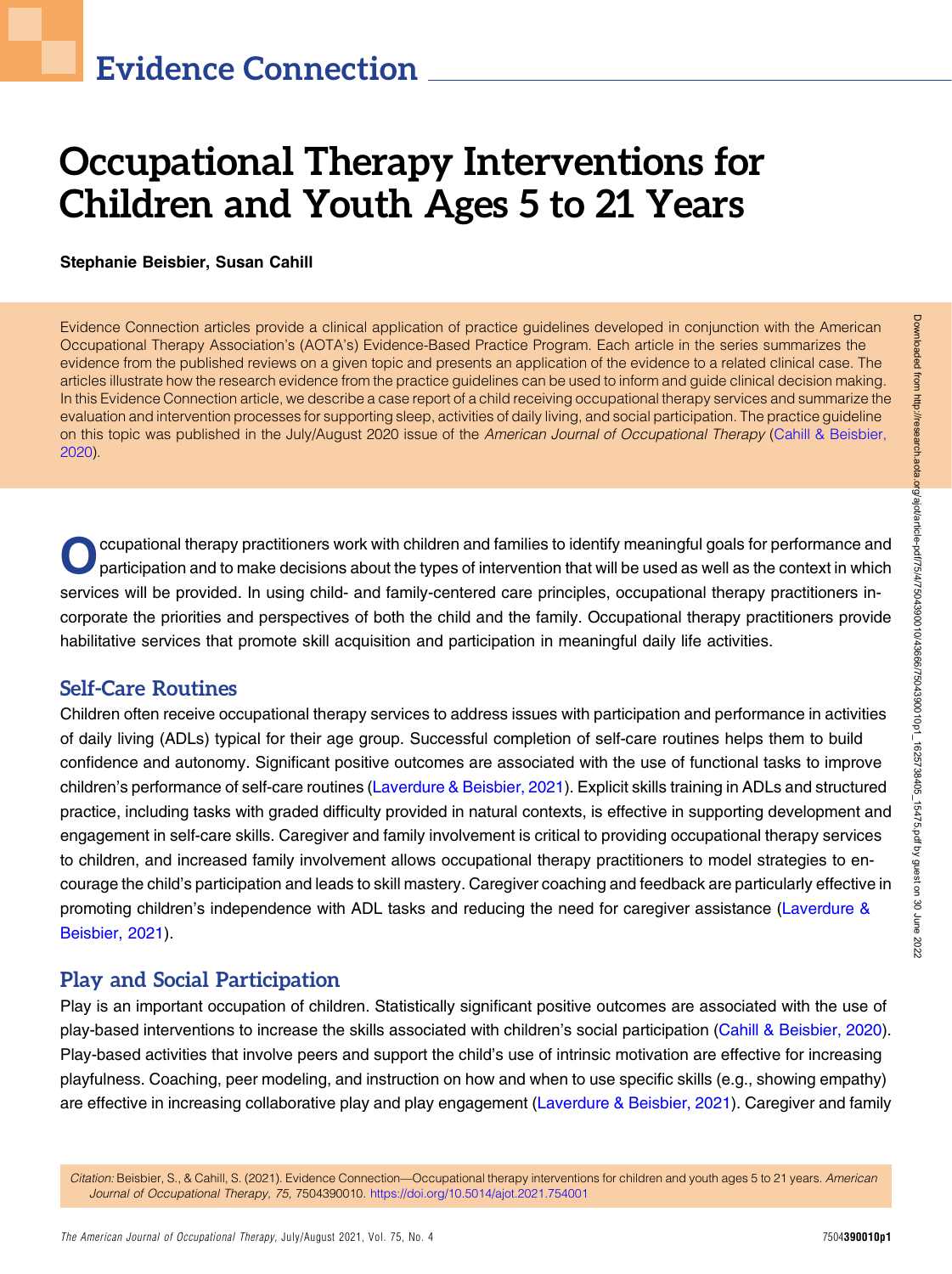# Evidence Connection

involvement is also critical to the development of play and the skills associated with sustained social participation [\(Cahill & Beisbier, 2020](#page-4-0)).

### Sleep

Sleep is a factor in overall health, and it can affect the daily functioning of children and their caregivers. Consideration of sleep quality and sleep routines should be part of each child's occupational profile. The use of rigorous exercise as an intervention should include guided practice for the child and caregiver and follow-up to assess effectiveness and considerations for modification to the exercise and activity plan ([Cahill & Beisbier, 2020](#page-4-0)). Interventions that include coaching of caregivers and focus on building sleep routines and healthy sleep habits can have a significant impact on overall quality of sleep and daily functioning for both the child and members of the household ([Cahill & Beisbier, 2020](#page-4-0)).

## Clinical Case

Jacob is a 9-yr-old boy who is in third grade and attends a public elementary school, where he has an Individualized Education Program and receives special education instruction for math as well as school-based occupational therapy and speech-language pathology services. Jacob lives with his father, his younger sister, and his paternal grandmother in a three-bedroom home. Jacob's father works full time and commutes approximately an hour to and from work. Jacob's grandmother helps Jacob get ready for school in the morning and greets him when the bus drops him off at home at the end of the day.

Jacob's favorite pastime is reading comic books and graphic novels alone in his room. He also enjoys being outdoors and doing a weekly swimming activity with his father and sister. Jacob remembers to put dirty dishes in the sink after meals and clean up his toys at the end of the day. Jacob is quiet and slow to warm to strangers, including children his own age. Although Jacob likes to be at the park, he does not try to interact with other children and seems fearful when they approach to ask him to play. His grandmother has noticed that he has difficulty completing self-care tasks that other children his age perform independently, such as brushing his teeth and dressing himself. Jacob also has trouble falling asleep and sleeping through the night. Jacob was referred to occupational therapy by his pediatrician with a diagnosis of delayed milestone in childhood (Code R62.0; International Classification of Diseases and Related Health Problems, 10th Revision; [World Health Organization, 1992\)](#page-5-1) after receiving low scores on a developmental screening checklist.

#### Occupational Therapy Assessment and Findings

In advance of the evaluation session and on the basis of the referral, the occupational therapist provided Jacob's father with a sleep tracking document and the Children's Sleep Habits Questionnaire ([Owens et al., 2000](#page-5-2)) to complete at home. On the day of the evaluation session, the occupational therapist met the family at their home. The occupational therapist began the initial evaluation by interviewing Jacob, his father, and his grandmother to develop an occupational profile [\(American Occupational Therapy Association \[AOTA\], 2021\)](#page-4-1). During the interview, the occupational therapist learned about Jacob's occupational history and gained important information about Jacob's interests and values, strengths, performance patterns, and performance skills. The occupational therapist was also able to ask questions about how Jacob performed occupations in different contexts and identified contextual aspects that supported and inhibited his engagement. During the interview, Jacob and his father and grandmother identified barriers and challenges related to Jacob's initiating and performing ADLs, following and maintaining sleep routines, and sustaining peer interactions.

The occupational therapist also completed the Waisman Activities of Daily Living Scale ([Maenner et al., 2013\)](#page-5-3) and reviewed the sleep record with Jacob and his family. The occupational therapist walked with Jacob and his father to the local playground and used the Test of Playfulness in observing Jacob [\(Skard & Bundy, 2008\)](#page-5-4). [Table 1](#page-2-0) summarizes the evaluation findings.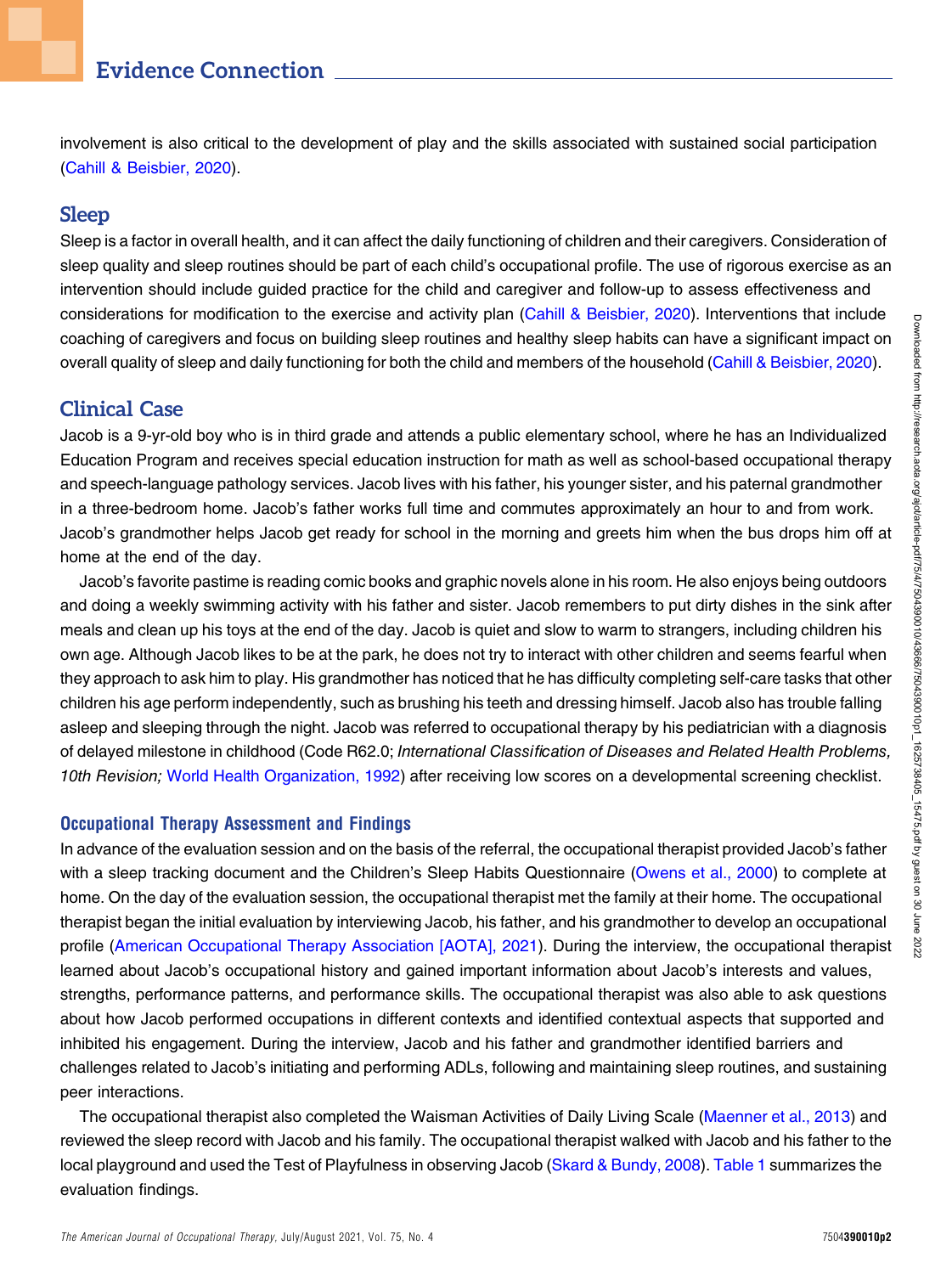<span id="page-2-0"></span>Table 1. Evaluation Findings

| <b>Assessment Tool</b>                                                 | <b>Results</b>                                                                                                                                                                                                                                                                                                                                                                                                                                                                                                                                                                                                                                                                                                                                                                                                      |
|------------------------------------------------------------------------|---------------------------------------------------------------------------------------------------------------------------------------------------------------------------------------------------------------------------------------------------------------------------------------------------------------------------------------------------------------------------------------------------------------------------------------------------------------------------------------------------------------------------------------------------------------------------------------------------------------------------------------------------------------------------------------------------------------------------------------------------------------------------------------------------------------------|
| Occupational Profile (American Occupational Therapy Association, 2021) | <i>Supports engagement:</i> exploring environments, expressing emotions, showing<br>preferences, making choices, and following transitions with adult support<br>Inhibits engagement: difficulty initiating and performing activities of daily living,<br>following and maintaining sleep routines, sustaining peer interactions<br><i>Client's priorities:</i> Jacob's priorities are to feel more comfortable playing with other<br>children and to dress without his grandmother's assistance.                                                                                                                                                                                                                                                                                                                   |
| Children's Sleep Habits Questionnaire (Owens et al., 2000)             | <i>Strengths:</i> unafraid of the dark, unafraid of sleeping alone, no presence of<br>parasomnias (e.g., grinding teeth, sleep walking, or night terrors)<br><i>Barriers to occupational performance and participation:</i> amount of time to fall asleep,<br>amount of sleep per night, restless sleep, and tired upon awakening                                                                                                                                                                                                                                                                                                                                                                                                                                                                                   |
| Sleep record completed by father for 7 consecutive days                | <i>Results:</i> >90 min time to sleep 5 of 7 days. 60–75 min time to sleep 2 of 7 days.<br>Sleep duration 4–5 consecutive hours of sleep 7 of 7 days.                                                                                                                                                                                                                                                                                                                                                                                                                                                                                                                                                                                                                                                               |
| Waisman Activities of Daily Living Scale (Maenner et al., 2013)        | <i>Strengths:</i> independent with toileting, eating, drinking, bathing, putting away toys,<br>preparing a cold snack, and clearing table after dinner<br><i>Barriers to occupational performance and participation:</i> inconsistent and below-age<br>expectations for performance with brushing teeth and hair, dressing, and nose<br>blowing because of limited motor and process skills                                                                                                                                                                                                                                                                                                                                                                                                                         |
| Test of Playfulness (Skard & Bundy, 2008)                              | <i>Strengths:</i> appears to feel safe during play and is beginning to incorporate people into<br>play. Two incidences of peer social engagement (responded to peer's question)<br>after parent prompt; one incident of cooperative play on playground equipment with<br>parent directive and ongoing support<br>Barriers to occupational performance and participation: limited communication and<br>interaction skills for cooperative play, responding to other's facial or body cues, and<br>engaging in challenges. Does not independently initiate peer play in 30 min in<br>familiar setting with familiar peers; 2 additional attempts for cooperative play on<br>playground with parent directive failed. Demonstrates onlooker play behaviors.<br>Does not try to overcome obstacles or barriers to play. |

#### Goal Setting and Priorities for Intervention

Jacob and his family reviewed the evaluation findings with the occupational therapist and identified priorities for intervention. The occupational therapist learned that Jacob's sleep routine (or sleep pattern) has a significant impact on the family. Jacob and his family identified getting to sleep and getting enough hours of consecutive sleep as the main barriers to his occupational performance and daily routine. Jacob expressed pride in being able to prepare a cold snack and help with dishes after dinner. However, he expressed a desire to brush his teeth and hair and get dressed independently. Jacob's grandmother would also like him to be able to blow his nose without support. Jacob and his family recognized his relative strength in social interaction with family members and expressed a desire to increase Jacob's opportunities to play with peers and initiate social interactions.

#### Occupational Therapy Intervention

The occupational therapist used a combination of practice experience, information from current literature, and the unique client context to collaborate with Jacob and his family to develop an intervention plan that was informed by evidence and would maximize Jacob's strengths and leverage his current support systems. The occupational therapist used the Occupational Therapy Practice Guidelines for Children and Youth Ages 5–21 Years ([Cahill & Beisbier, 2020\)](#page-4-0) as a tool to guide decision making and considered Jacob's presentation in relation to the diagnoses addressed in the practice guidelines. The occupational therapist then reviewed the practice guidelines, paying special attention to the information in the clinical recommendations table and the implications specific to outcomes that were aligned with Jacob's priorities.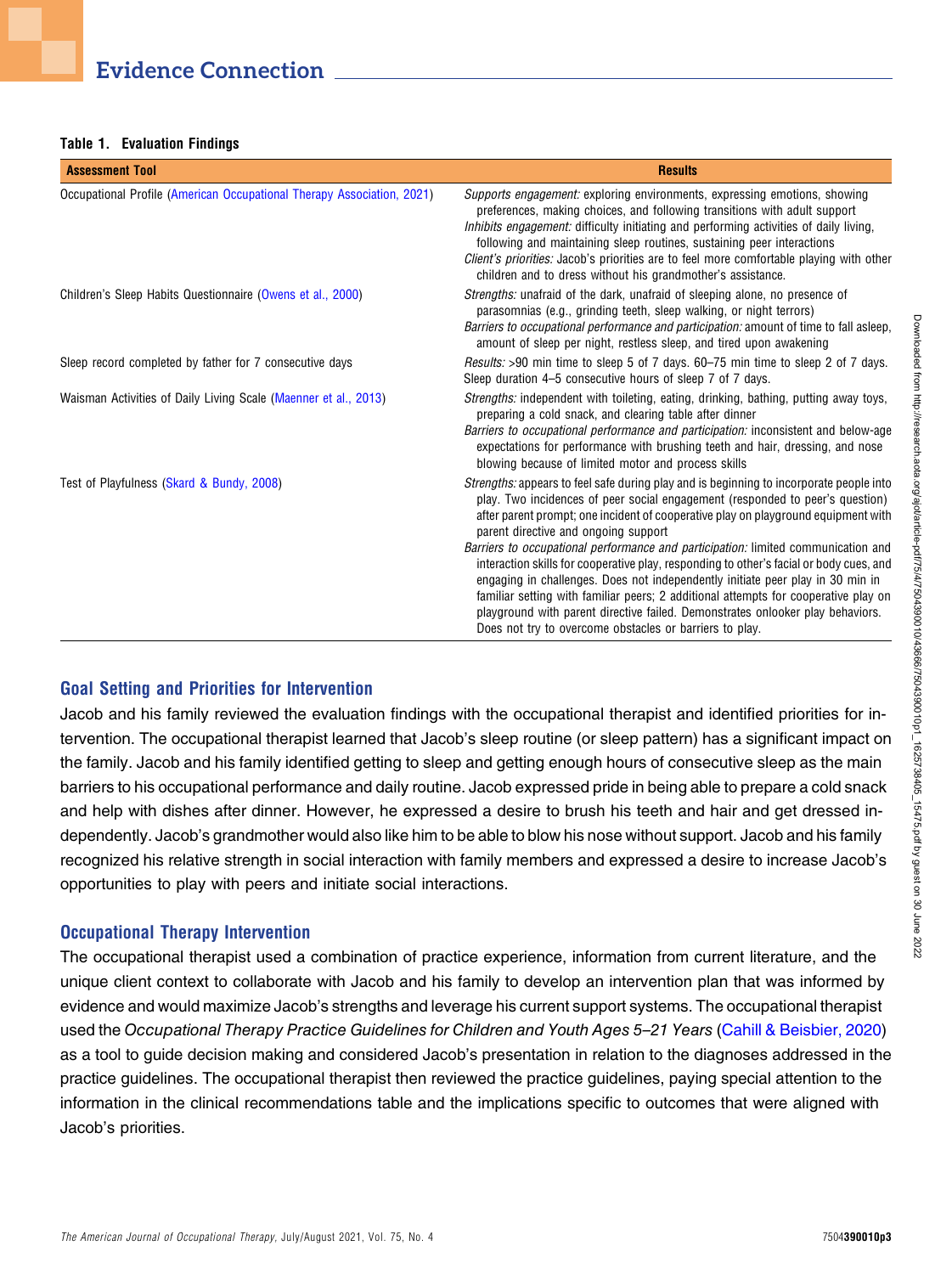The occupational therapist found

- <sup>n</sup> strong strength of evidence for the use of functional tasks and cognitive-based interventions to improve performance and engagement in self-care activities and routines;
- <sup>n</sup> strong strength of evidence for the use of play-based interventions to improve social participation; and
- <sup>n</sup> moderate strength of evidence for education, coaching, and cognitive strategies to improve sleep.

Evidence from the practice guideline, Jacob's interests, and the family's preferences informed the occupational therapy intervention plan. Sessions were conducted in the natural environment (i.e., home, playground, and community swimming pool) and included training, coaching, and consultation during the occupations of play, self-care, and social participation. Sleep was addressed through a coaching and consultation model. Family-centered, community-based sessions occurred 2 times per week over 8 wk.

#### Intervention 1: Self-Care

The occupational therapist collaborated with Jacob and his family to address grooming and dressing and establish a plan that included graded introduction of more complex tasks and shaping, thought restructuring, and parent involvement [\(Drahota et al., 2011\)](#page-4-2). For example, during dressing, the occupational therapist first introduced a short-sleeved pullover t-shirt. Once Jacob demonstrated independent performance with the short-sleeved t-shirt, a long-sleeved t-shirt was introduced and then, finally, a button-down shirt. The occupational therapist challenged Jacob's negative statements (e.g., "My grandma won't ever help me again") and supported positive thought restructuring (e.g., "My grandma will still help me if I need it, but I can try to do this on my own"). Jacob's grandmother was coached to support his attempts at mastery and to provide feedback and praise. Shaping, or providing positive reinforcement when Jacob's performance approximated the desired performance, was used to encourage him to complete tasks independently and in accordance with established social norms (i.e., using own toothbrush rather than a family member's and blowing his nose with a tissue instead of a hand towel). The occupational therapist used the shaping technique when praising Jacob as he made attempts at mastery or completed a small component of a task, such as putting his arm through a sleeve, even when he was unsuccessful at fully donning the shirt.

## Intervention 2: Social Participation

The occupational therapist formed an after-school play group for same-age peers with the purpose of providing opportunities for all the children to develop relationships, practice social communication skills, and expand play repertoires ([Wolfberg et al., 2015](#page-5-5)). The group included five children with varying levels of communication and interaction skills and used a consistent routine, which included a greeting activity, peer-mediated play choices, and a closing activity. Visual supports, such as activity choice boards, were provided, and all participants were encouraged to engage in spontaneous and flexible play with others.

The occupational therapist facilitated Jacob's play initiations by encouraging him to speak to children who appeared to capture his interest and helped peers interpret the ways in which Jacob expressed interests and enjoyment, such as squeezing his hands together while jumping up and down. The occupational therapist challenged all the play group participants to extend their play by systematically adjusting the amount of adult support needed and encouraged them to gain one another's attention and engagement in reciprocal play during games such as catch. The therapist provided parent-friendly information that outlined the importance of peer interaction for developing skills associated with meaningful social participation. The therapist actively coached Jacob's father as they used problem-solving strategies to identify appropriate games and activities to maximize interaction with peers and assisted them in determining the appropriate level and timing of support to provide Jacob ([Kretzman et al., 2015](#page-4-3)).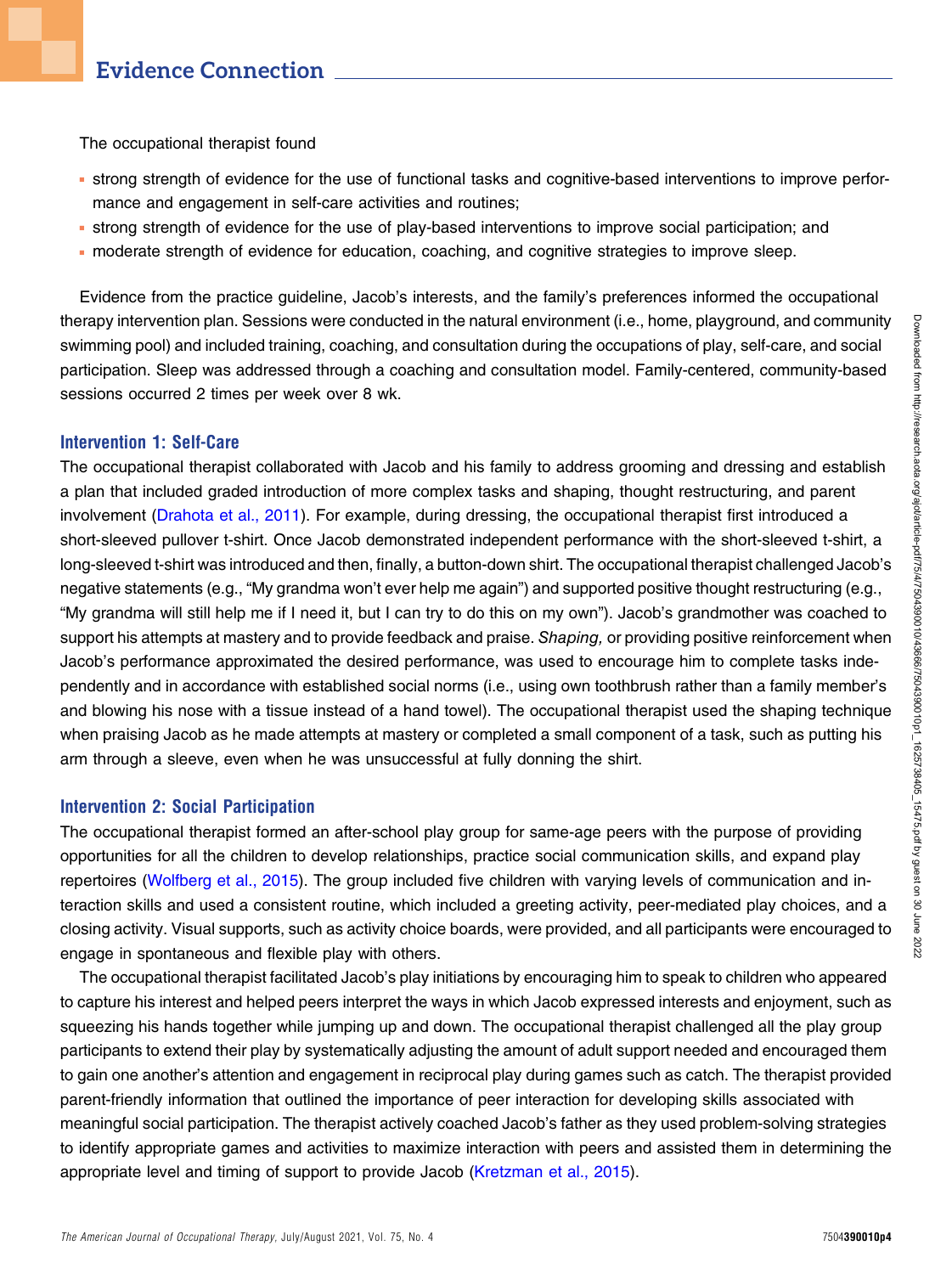#### Intervention 3: Daily Routines Promoting Sleep

After each 30-min playground session, the family (Jacob, Jacob's father, and his sister) and the occupational therapist went to the nearby community swimming pool. Swimming is part of the family's weekly routine. The therapist coached the family through a 45- to 60-min aquatic activity sequence [\(Oriel et al., 2016\)](#page-5-6). The aquatic sequence included warmup movements, such as arm circles and marching, and a cardio segment with options such as jogging and performing jumping jacks in the pool. The warm-up activities were followed by a series of pool games that involved the family members and willing peers. The games included tag and other imaginative and action-oriented games (e.g., "hot and cold" and "sharks and minnows"). The last two elements of the aquatic sequence included time for unstructured play or swimming and a cool-down activity.

The occupational therapist provided Jacob and his family with encouragement to remain active and brainstormed other activities that could be done in the pool. Each night, Jacob's father logged Jacob's sleep behaviors to share with the occupational therapist. Jacob's family and the occupational therapist discussed the difference in Jacob's sleep patterns and noted improvements when he had the opportunity to go to the pool compared with days when he engaged in less physical activity. To support Jacob on days when the pool visit is not feasible, the therapist used sleep coaching strategies [\(Sciberras et al., 2011](#page-5-7)) aimed at building consistent bedtime routines and habits. The family actively identified unhealthy bedtime habits and problem solved ways to shift to healthy practices.

#### Occupational Therapy Outcomes

After 8 wk, Jacob demonstrated significant progress and achieved the outcomes that were established at the beginning of occupational therapy intervention. Jacob began initiating and performing ADLs, following and maintaining sleep routines, and sustaining peer interactions. Jacob fell asleep, on average, within 20 min of going to bed and slept for an average of 7 hr. His grandmother reported improved daily functioning for the family (i.e., less conflict) because the sleep quality of everyone in the home had improved. Jacob's ratings on the Waisman Activities of Daily Living Scale [\(Maenner](#page-5-3) [et al., 2013\)](#page-5-3) increased from "does with help" to "does independently" for dressing and grooming. Jacob initiated play with two peers on the playground within 10 min and engaged in parallel play (e.g., swinging on swings and singing with a peer) and cooperative play (e.g., playing tag) without adult assistance.

## **Conclusion**

Occupational therapy practitioners use child- and family-centered care principles to provide services to children in their natural environments. The child's natural or typical context provides opportunities to practice skills while contending with unique and sometimes unanticipated factors. Such occasions encourage problem solving and collaboration among the occupational therapy practitioner, the child, and the child's family members. Occupational therapy practitioners should collaborate with family to design interventions to address self-care, sleep, and social participation through the use of functional tasks, play-based activities, education, coaching, and cognitive strategies.

## References

- <span id="page-4-1"></span>American Occupational Therapy Association. (2021). The Association—Improve your documentation and quality of care with AOTA's updated Occupational Profile Template. American Journal of Occupational Therapy, 75, 7502420010. <https://doi.org/10.5014/ajot.2021.752001>
- <span id="page-4-0"></span>Cahill, S. M., & Beisbier, S. (2020). Occupational therapy practice guidelines for children and youth ages 5–21 years. American Journal of Occupational Therapy, 74, 7404397010. <https://doi.org/10.5014/ajot.2020.744001>
- <span id="page-4-2"></span>Drahota, A., Wood, J. J., Sze, K. M., & Van Dyke, M. (2011). Effects of cognitive behavioral therapy on daily living skills in children with high-functioning autism and concurrent anxiety disorders. Journal of Autism and Developmental Disorders, 41, 257–265. <https://doi.org/10.1007/s10803-010-1037-4>
- <span id="page-4-3"></span>Kretzmann, M., Shih, W., & Kasari, C. (2015). Improving peer engagement of children with autism on the school playground: A randomized controlled trial. Behavior Therapy, 46, 20–28. <https://doi.org/10.1016/j.beth.2014.03.006>